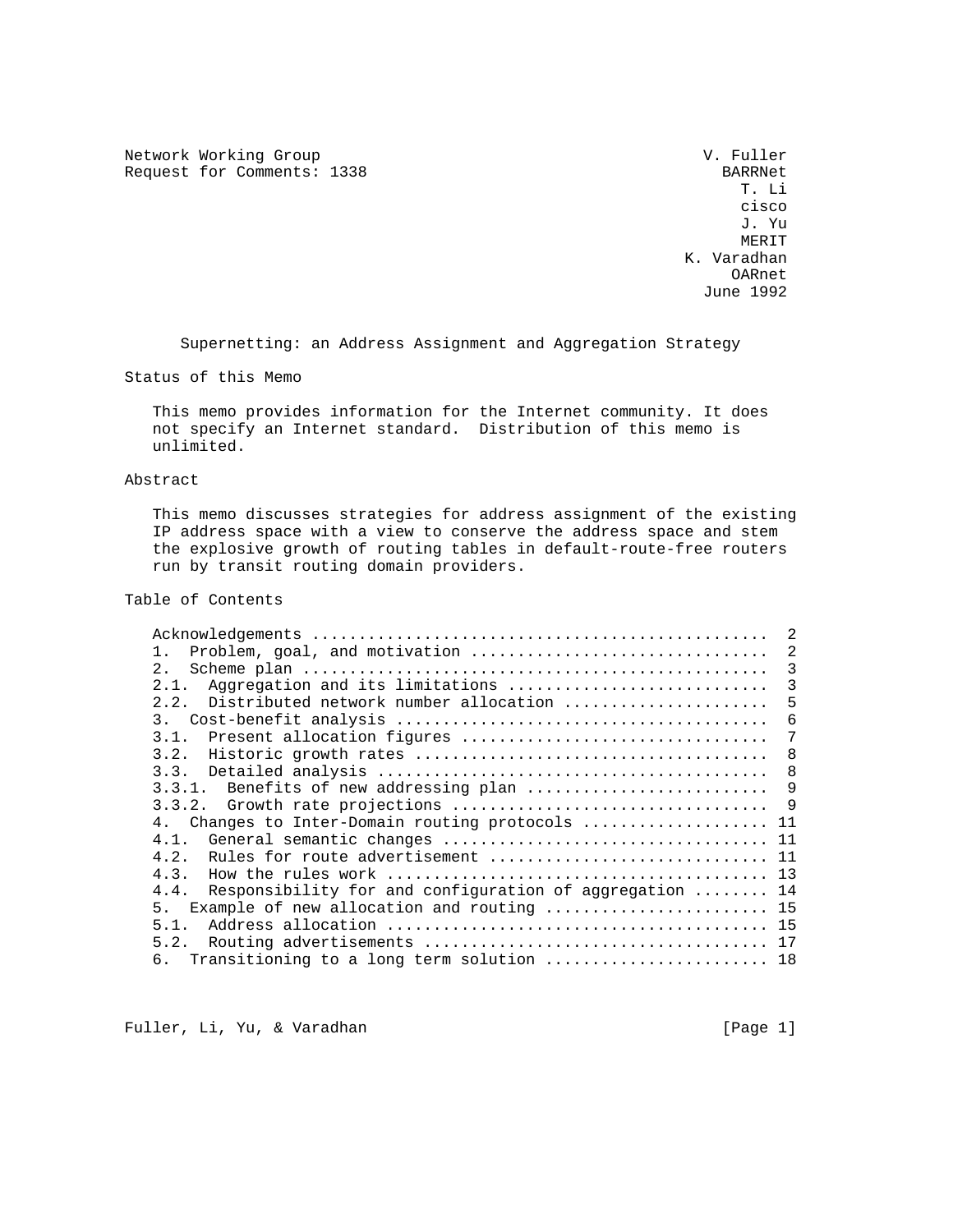Acknowledgements

 The authors wish to express their appreciation to the members of the ROAD group with whom many of the ideas contained in this document were inspired and developed.

# 1. Problem, Goal, and Motivation

 As the Internet has evolved and grown over in recent years, it has become painfully evident that it is soon to face several serious scaling problems. These include:

- 1. Exhaustion of the class-B network address space. One fundamental cause of this problem is the lack of a network class of a size which is appropriate for mid-sized organization; class-C, with a maximum of 254 host addresses, is too small while class-B, which allows up to 65534 addresses, is to large to be widely allocated.
- 2. Growth of routing tables in Internet routers beyond the ability of current software (and people) to effectively manage.
- 3. Eventual exhaustion of the 32-bit IP address space.

 It has become clear that the first two of these problems are likely to become critical within the next one to three years. This memo attempts to deal with these problems by proposing a mechanism to slow the growth of the routing table and the need for allocating new IP network numbers. It does not attempt to solve the third problem, which is of a more long-term nature, but instead endeavors to ease enough of the short to mid-term difficulties to allow the Internet to continue to function efficiently while progress is made on a longer term solution.

 The proposed solution is to hierarchically allocate future IP address assignment, by delegating control of segments of the IP address space to the various network service providers.

 It is proposed that this scheme of allocating IP addresses be undertaken as soon as possible. It is also believed that the scheme will suffice as a short term strategy, to fill the gap between now

Fuller, Li, Yu, & Varadhan [Page 2]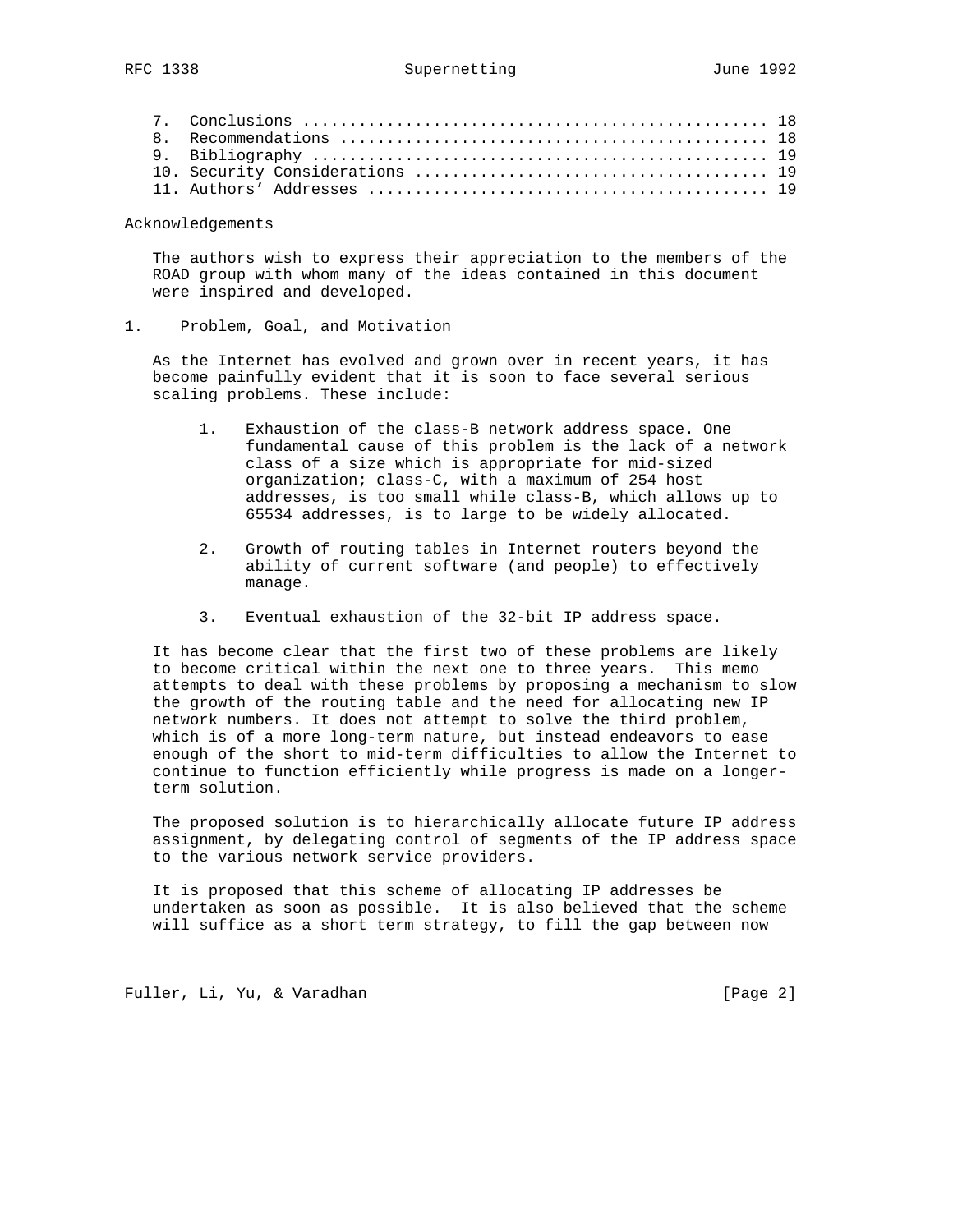and the time when a viable long term plan can be put into place and deployed effectively. It is believed that this scheme would be viable for at least three (3) years, in which time frame, a suitable long term solution would be expected to be deployed.

 Note that this plan neither requires nor assumes that already assigned addresses will be reassigned, though if doing so were possible, it would further reduce routing table sizes. It is assumed that routing technology will be capable of dealing with the current routing table size and with some reasonably-small rate of growth. The emphasis of this plan is on significantly slowing the rate of this growth.

 This scheme will not affect the deployment of any specific long term plan, and therefore, this document will not discuss any long term plans for routing and address architectures.

#### 2. Scheme Plan

 There are two basic components of this addressing and routing scheme: one, to distribute the allocation of Internet address space and two, to provide a mechanism for the aggregation of routing information.

## 2.1. Aggregation and its limitations

 One major goal of this addressing plan is to allocate Internet address space in such a manner as to allow aggregation of routing information along topological lines. For simple, single-homed clients, the allocation of their address space out of a service provider's space will accomplish this automatically - rather than advertise a separate route for each such client, the service provider may advertise a single, aggregate, route which describes all of the destinations contained within it. Unfortunately, not all sites are singly-connected to the network, so some loss of ability to aggregate is realized for the non simple cases.

There are two situations that cause a loss of aggregation efficiency.

 o Organizations which are multi-homed. Because multi-homed organizations must be advertised into the system by each of their service providers, it is often not feasible to aggregate their routing information into the address space any one of those providers. Note that they still may receive their address allocation out of a service provider's address space (which has other advantages), but their routing information must still be explicitly advertised by most of their service providers (the exception being that if the site's allocation comes out of its least-preferable service provider, then that

Fuller, Li, Yu, & Varadhan [Page 3]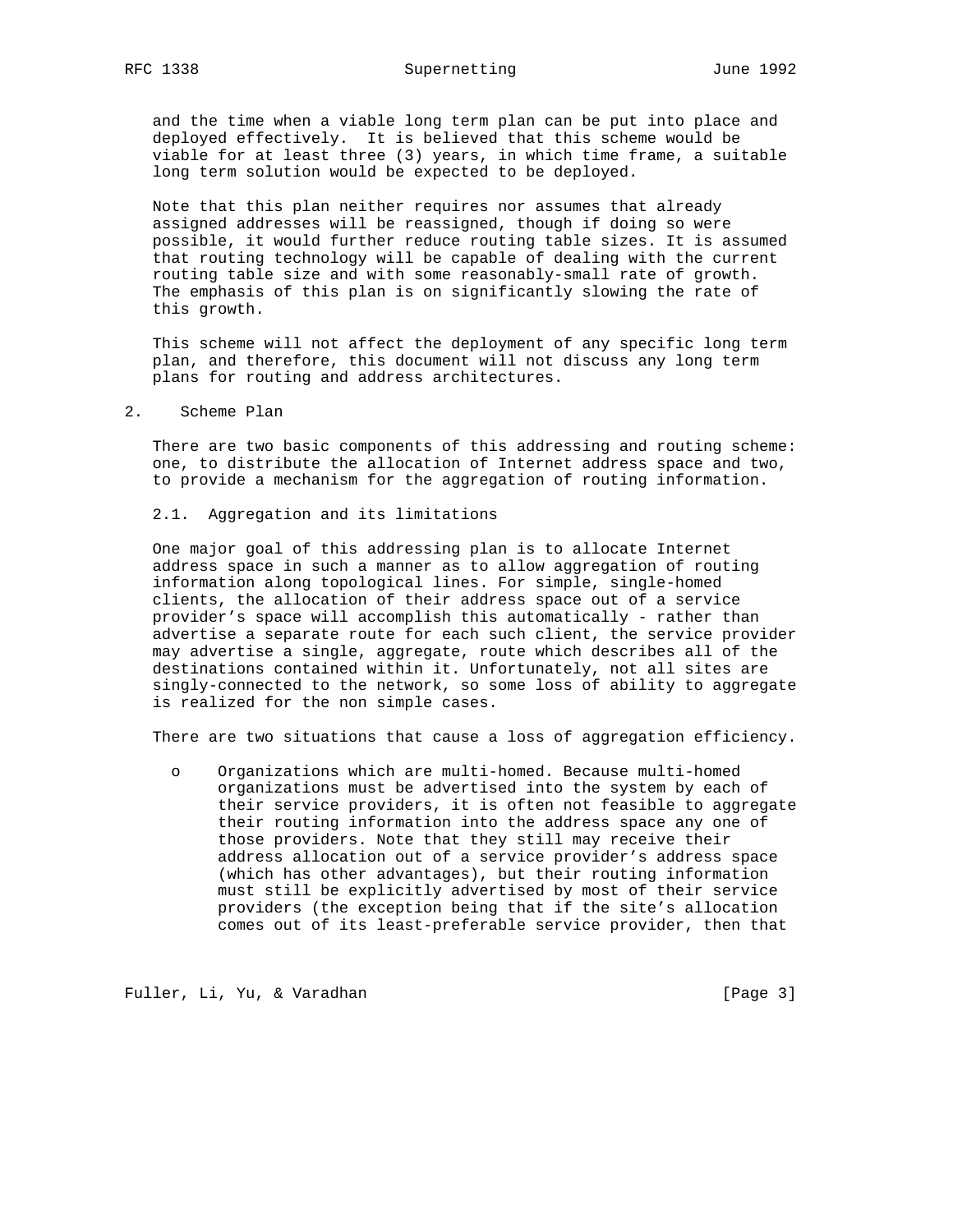service provider need not advertise the explicit route longest-match will insure that its aggregated route is used to get to the site on a non-primary basis). For this reason, the routing cost for these organizations will typically be about the same as it is today.

 o Organizations which move from one service provider to another. This has the effect of "punching a hole" in the aggregation of the original service provider's advertisement. This plan will handle the situation by requiring the newer service provider to advertise a specific advertisement for the new client, which is preferred by virtue of being the longest match. To maintain efficiency of aggregation, it is recommended that organizations which do change service providers plan to eventually migrate their address assignments from the old provider's space to that of the new provider. To this end, it is recommended that mechanisms to facilitate such migration, including improved protocols and procedures for dynamic host address assignment, be developed.

 Note that some aggregation efficiency gain can still be had for multi-homed sites (and, in general, for any site composed of multiple, logical IP network numbers) - by allocating a contiguous block of network numbers to the client (as opposed to multiple, independently represented network numbers) the client's routing information may be aggregated into a single (net, mask) pair. Also, since the routing cost associated with assigning a multi-homed site out of a service provider's address space is no greater than the current method of a random allocation by a central authority, it makes sense to allocate all address space out of blocks assigned to service providers.

 It is also worthwhile to mention that since aggregation may occur at multiple levels in the system, it may still be possible to aggregate these anomalous routes at higher levels of whatever hierarchy may be present. For example, if a site is multi-homed to two NSFNet regional networks both of whom obtain their address space from the NSFNet, then aggregation by the NSFNet of routes from the regionals will include all routes to the multi-homed site.

 Finally, it should also be noted that deployment of the new addressing plan described in this document may (and should) begin almost immediately but effective use of the plan to aggregate routing information will require changes to some Inter-Domain routing protocols. Likewise, deploying the supernet-capable Inter- Domain protocols without deployment of the new address plan will not allow useful aggregation to occur (in other words, the

Fuller, Li, Yu, & Varadhan [Page 4]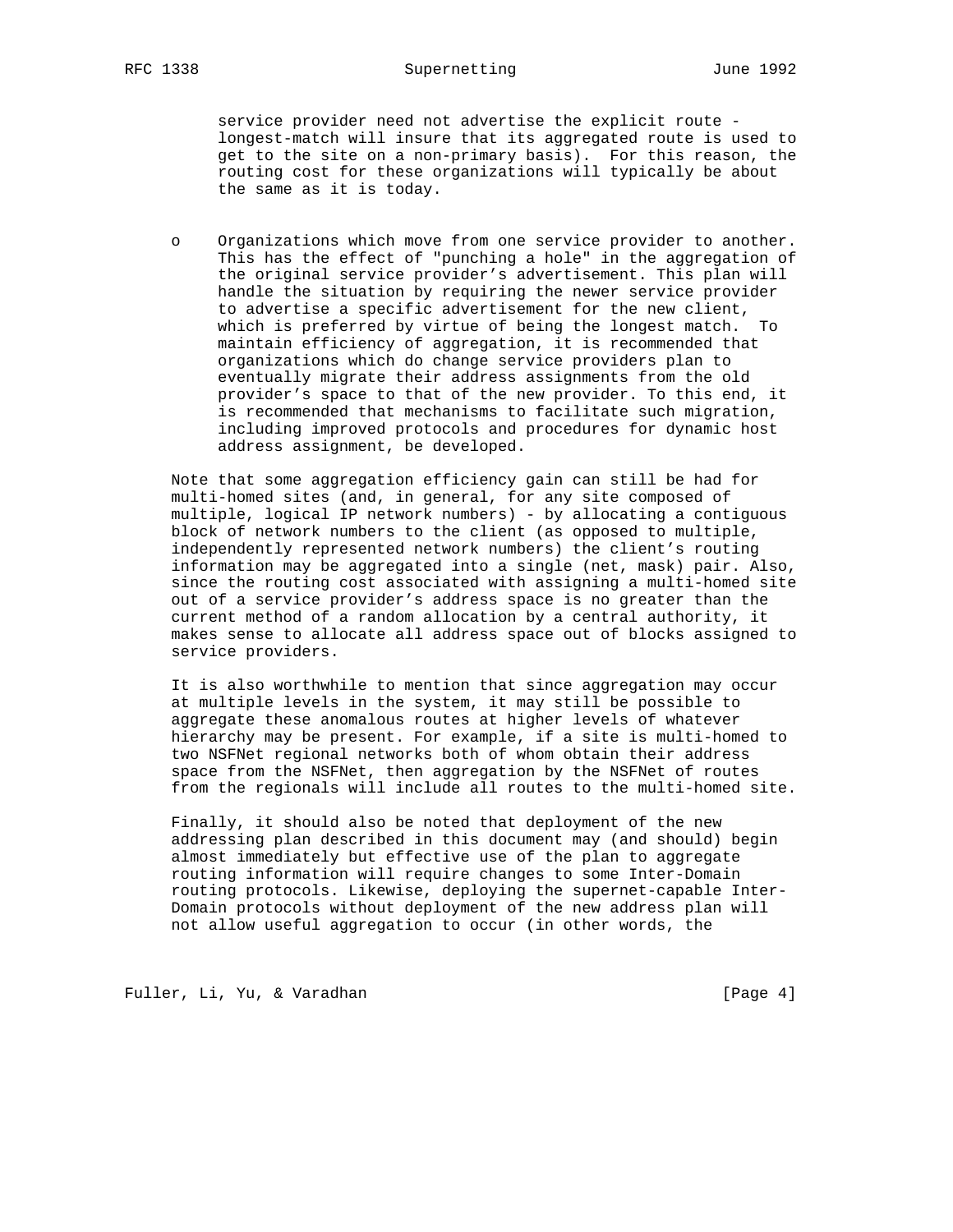addressing plan and routing protocol changes are both required for supernetting, and its resulting reduction in table growth, to be effective.) Note, however, that during the period of time between deployment of the addressing plan and deployment of the new protocols, the size of routing tables may temporarily grow very rapidly. This must be considered when planning the deployment of the two plans.

 Note: in the discussion and examples which follow, the network+mask notation is used to represent routing destinations. This is used for illustration only and does not require that routing protocols use this representation in their updates.

2.2. Distributed allocation of address space

 The basic idea of the plan is to allocate one or more blocks of Class-C network numbers to each network service provider. Organizations using the network service provider for Internet connectivity are allocated bitmask-oriented subsets of the provider's address space as required.

 Note that in contrast to a previously described scheme of subnetting a class-A network number, this plan should not require difficult host changes to work around domain system limitations since each sub-allocated piece of the address space looks like a class-C network number, delegation of authority for the IN- ADDR.ARPA domain works much the same as it does today - there will just be a lot of class-C network numbers whose IN-ADDR.ARPA delegations all point to the same servers (the same will be true of the root delegating a large block of class-Cs to the network provider, unless the delegation just happens to fall on a byte boundary). It is also the case that this method of aggregating class-C's is somewhat easier to deploy, since it does not require the ability to split a class-A across a routing domain boundary (i.e., non-contiguous subnets).

 It is also worthy to mention that once Inter-Domain protocols which support classless network destinations are widely deployed, the rules described by the "supernetting" plan generalize to permit arbitrary super/subnetting of the remaining class-A and class-B address space (the assumption being that classless Inter-Domain protocols will either allow for non-contiguous subnets to exist in the system or that all components of a sub-allocated class-A/B will be contained within a single routing domain). This will allow this plan to continue to be used in the event that the class-C space is exhausted before implementation of a long-term solution is deployed (there may, however, be further implementation considerations before doing this).

Fuller, Li, Yu, & Varadhan [Page 5]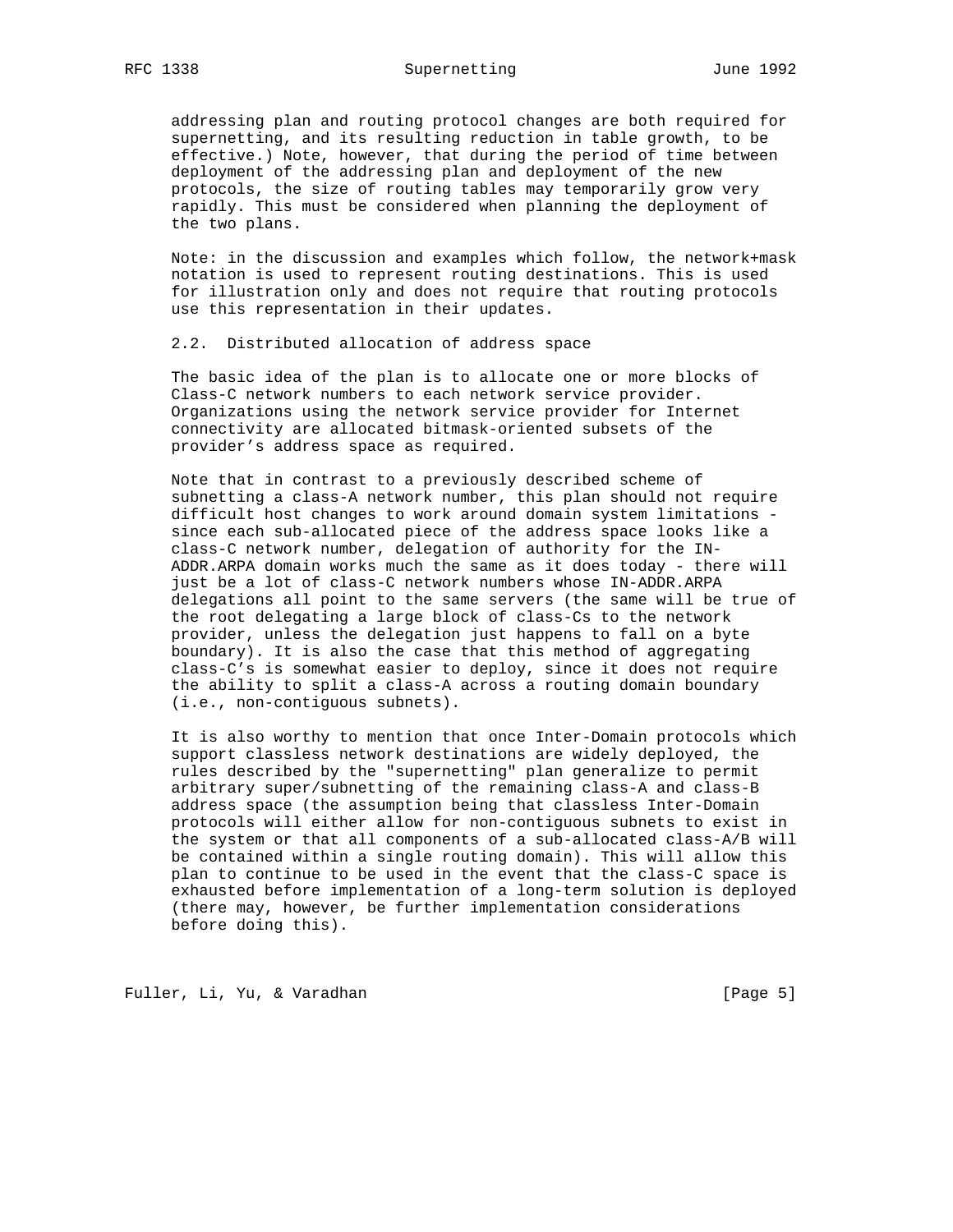Hierarchical sub-allocation of addresses in this manner implies that clients with addresses allocated out of a given service provider are, for routing purposes, part of that service provider and will be routed via its infrastructure. This implies that routing information about multi-homed organizations, i.e., organizations connected to more than one network service provider, will still need to be known by higher levels in the hierarchy.

The advantages of hierarchical assignment in this fashion are

- a) It is expected to be easier for a relatively small number of service providers to obtain addresses from the central authority, rather than a much larger, and monotonically increasing, number of individual clients. This is not to be considered as a loss of part of the service providers' address space.
- b) Given the current growth of the Internet, a scalable and delegatable method of future allocation of network numbers has to be achieved.

 For these reasons, and in the interest of providing a consistent procedure for obtaining Internet addresses, it is recommended that most, if not all, network numbers be distributed through service providers.

3. Cost-benefit analysis

 This new method of assigning address through service providers can be put into effect immediately and will, from the start, have the benefit of distributing the currently centralized process of assigning new addresses. Unfortunately, before the benefit of reducing the size of globally-known routing destinations can be achieved, it will be necessary to deploy an Inter-Domain routing protocol capable of handling arbitrary network+mask pairs. Only then will it be possible to aggregate individual class-C networks into larger blocks represented by single routing table entries.

 This means that upon introduction, the new addressing plan will not in and of itself help solve the routing table size problem. Once the new Inter-Domain routing protocol is deployed, however, an immediate drop in the number of destinations which clients of the new protocol must carry will occur. A detailed analysis of the magnitude of this expected drop and the permanent reduction in rate of growth is given in the next section.

 In should also be noted that the present method of flat address allocations imposes a large bureaucratic cost on the central address

Fuller, Li, Yu, & Varadhan [Page 6]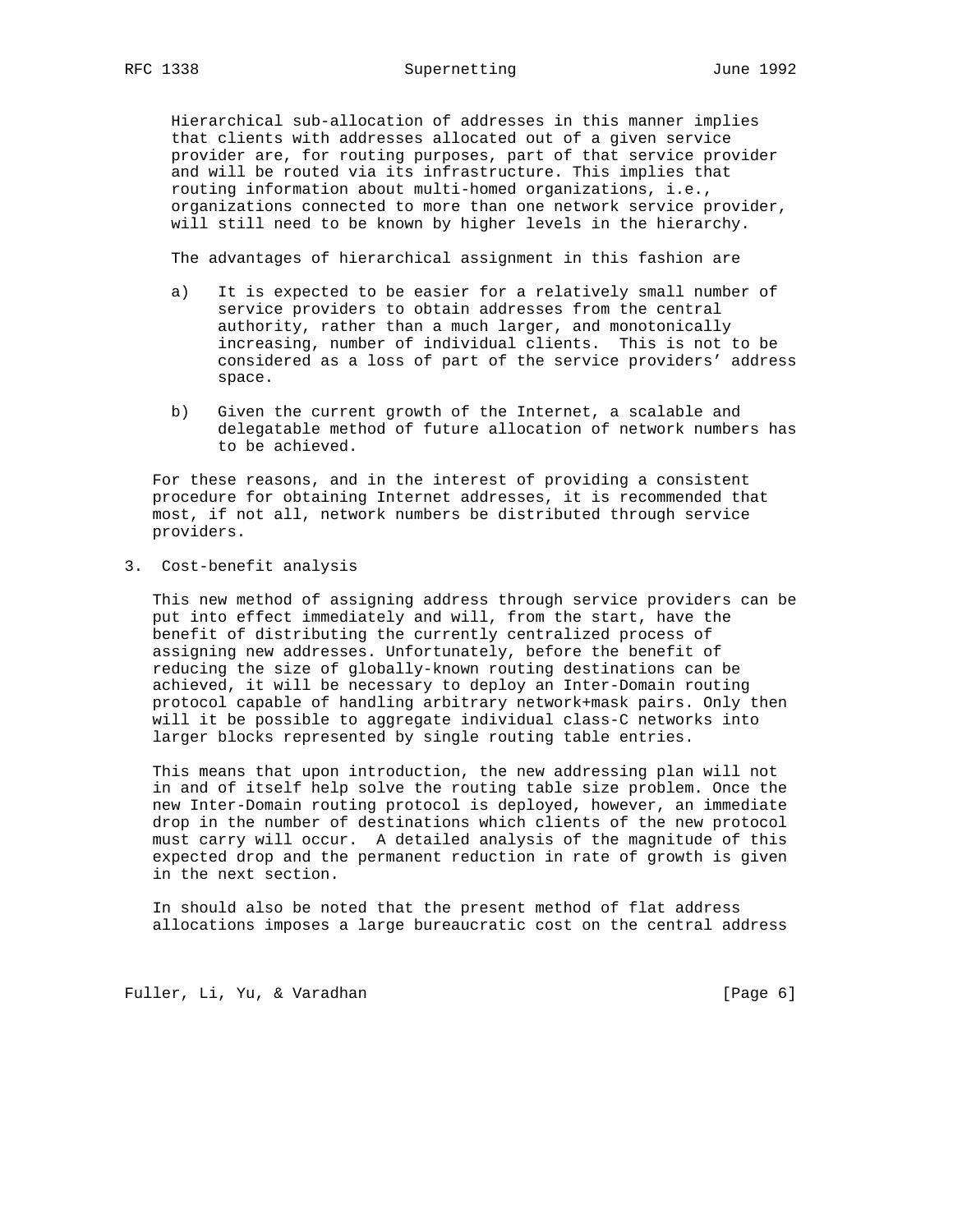allocation authority. For scaling reasons unrelated to address space exhaustion or routing table overflow, this should be changed. Using the mechanism proposed in this paper will have the happy side effect of distributing the address allocation procedure, greatly reducing the load on the central authority.

# 3.1. Present Allocation Figures

 A back-of-the-envelope analysis of "network-contacts.txt" (available from the DDN NIC) indicates that as of 2/25/92, 46 of 126 class-A network numbers have been allocated (leaving 81) and 5467 of 16256 class-B numbers have been allocated, leaving 10789. Assuming that recent trends continue, the number of allocated class-B's will continue to double approximately once a year. At this rate of grown, all class-B's will be exhausted within about 15 months.

Fuller, Li, Yu, & Varadhan [Page 7]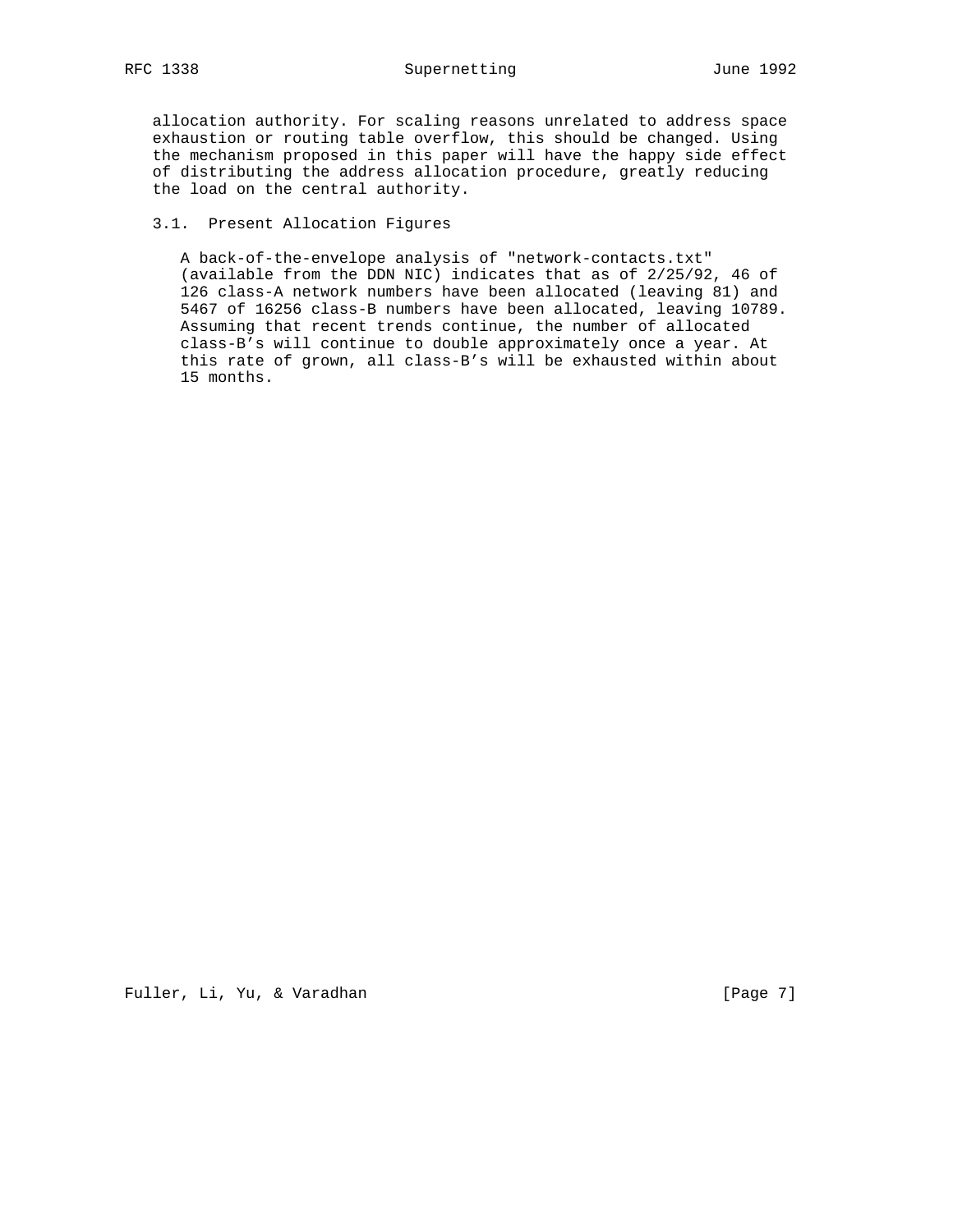| MM/YY    | ROUTES<br>ADVERTISED | MM/YY  | ROUTES<br>ADVERTISED |
|----------|----------------------|--------|----------------------|
| Feb-92   | 4775                 | Apr-90 | 1525                 |
| Jan-92   | 4526                 | Mar-90 | 1038                 |
| Dec-91   | 4305                 | Feb-90 | 997                  |
| Nov-91   | 3751                 | Jan-90 | 927                  |
| $Oct-91$ | 3556                 | Dec-89 | 897                  |
| $Sep-91$ | 3389                 | Nov-89 | 837                  |
| Aug-91   | 3258                 | Oct-89 | 809                  |
| Jul-91   | 3086                 | Sep-89 | 745                  |
| Jun-91   | 2982                 | Aug-89 | 650                  |
| May-91   | 2763                 | Jul-89 | 603                  |
| Apr-91   | 2622                 | Jun-89 | 564                  |
| $Mar-91$ | 2501                 | May-89 | 516                  |
| $Feb-91$ | 2417                 | Apr-89 | 467                  |
| $Jan-91$ | 2338                 | Mar-89 | 410                  |
| $Dec-90$ | 2190                 | Feb-89 | 384                  |
| $Nov-90$ | 2125                 | Jan-89 | 346                  |
| $Oct-90$ | 2063                 | Dec-88 | 334                  |
| $Sep-90$ | 1988                 | Nov-88 | 313                  |
| Aug-90   | 1894                 | Oct-88 | 291                  |
| Jul-90   | 1727                 | Sep-88 | 244                  |
| Jun-90   | 1639                 | Aug-88 | 217                  |
| $May-90$ | 1580                 | Jul-88 | 173                  |
|          |                      |        |                      |

# 3.2. Historic growth rates

 Table I : Growth in routing table size, total numbers Source for the routing table size data is MERIT

# 3.3. Detailed Analysis

 There is no technical cost and minimal administrative cost associated with deployment of the new address assignment plan. The administrative cost is basically that of convincing the NIC, the IANA, and the network service providers to agree to this plan, which is not expected to be too difficult. In addition, administrative cost for the central numbering authorities (the NIC and the IANA) will be greatly decreased by the deployment of this plan. To take advantage of aggregation of routing information, however, it is necessary that the capability to represent routes as arbitrary network+mask fields (as opposed to the current class-A/B/C distinction) be added to the common Internet inter domain routing protocol(s).

Fuller, Li, Yu, & Varadhan [Page 8]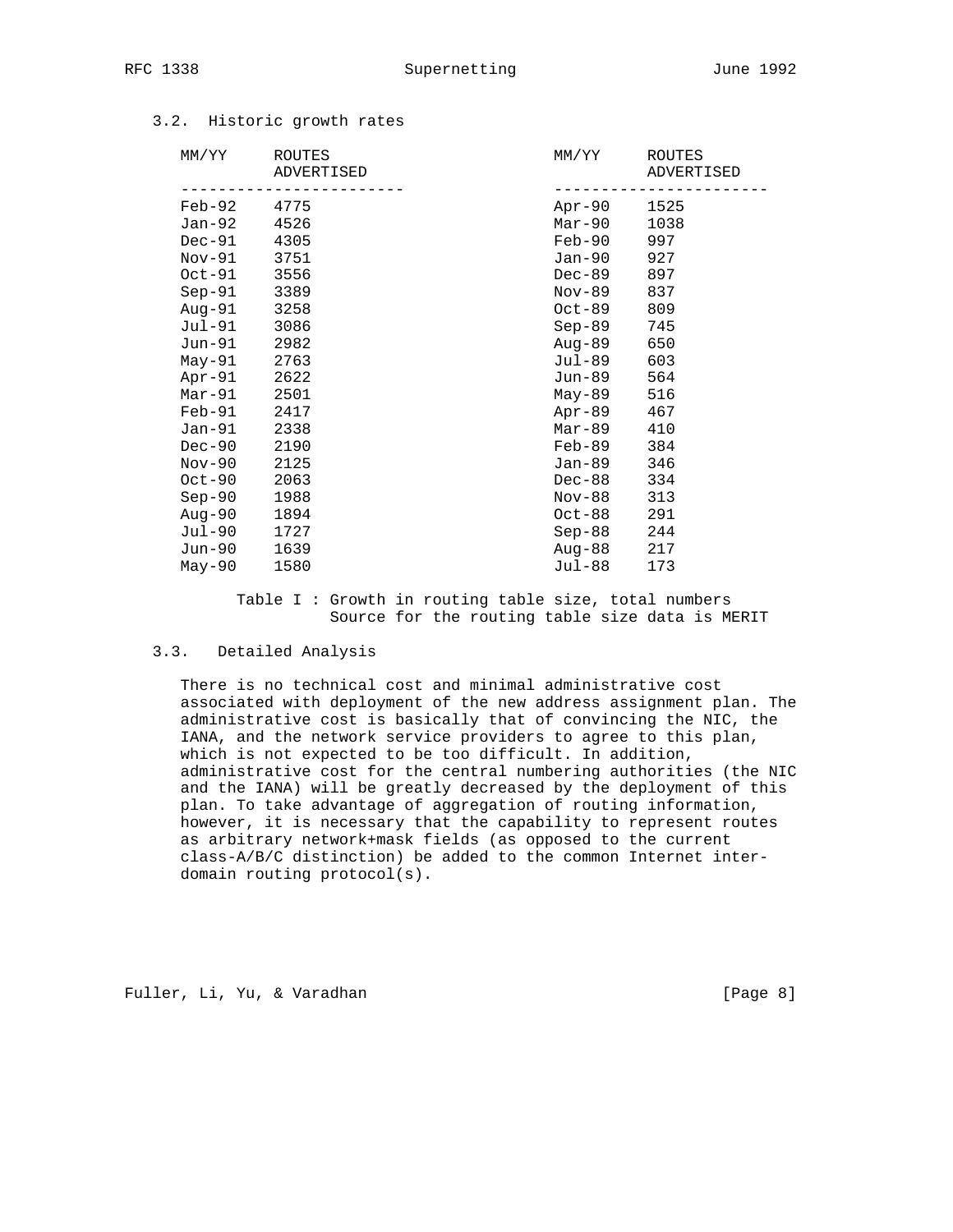3.3.1. Benefits of the new addressing plan

There are two benefits to be had by deploying this plan:

- o The current problem with depletion of the available class-B address space can be ameliorated by assigning more appropriately sized blocks of class-C's to mid-sized organizations (in the 200-4000 host range).
- o When the improved inter-domain routing protocol is deployed, an immediate decrease in the number routing table entries followed by a significant reduction in the rate growth of routing table size should occur (for default-free routers).

#### 3.3.2. Growth rate projections

 Currently, a default-free routing table (for example, the routing tables maintained by the routers in the NSFNET backbone) contains approximately 4700 entries. This number reflects the current size of the NSFNET routing database. Historic data shows that this number, on average, has doubled every 10 months between 1988 and 1991. Assuming that this growth rate is going to persist in the foreseeable future (and there is no reason to assume otherwise), we expect the number of entries in a default-free routing table to grow to approximately 30000 in two(2) years time. In the following analysis, we assume that the growth of the Internet has been, and will continue to be, exponential.

 It should be stressed that these projections do not consider that the current shortage of class-B network numbers may increase the number of instances where many class-C's are used rather than a class-B. Using an assumption that new organizations which formerly obtained class-B's will now obtain somewhere between 4 and 16 class-C's, the rate of routing table growth can conservatively be expected to at least double and probably quadruple. This means the number of entries in a default-free routing table may well exceed 10,000 entries within six months and 20,000 entries in less than a year.

 Under the proposed plan, growth of the routing table in a default-free router is greatly reduced since most new address assignment will come from one of the large blocks allocated to the service providers. For the sake of this analysis, we assume prompt implementation of this proposal and deployment of the revised routing protocols. We make the initial assumption that any initial block given to a provider is sufficient to satisfy its needs for two years.

Fuller, Li, Yu, & Varadhan [Page 9]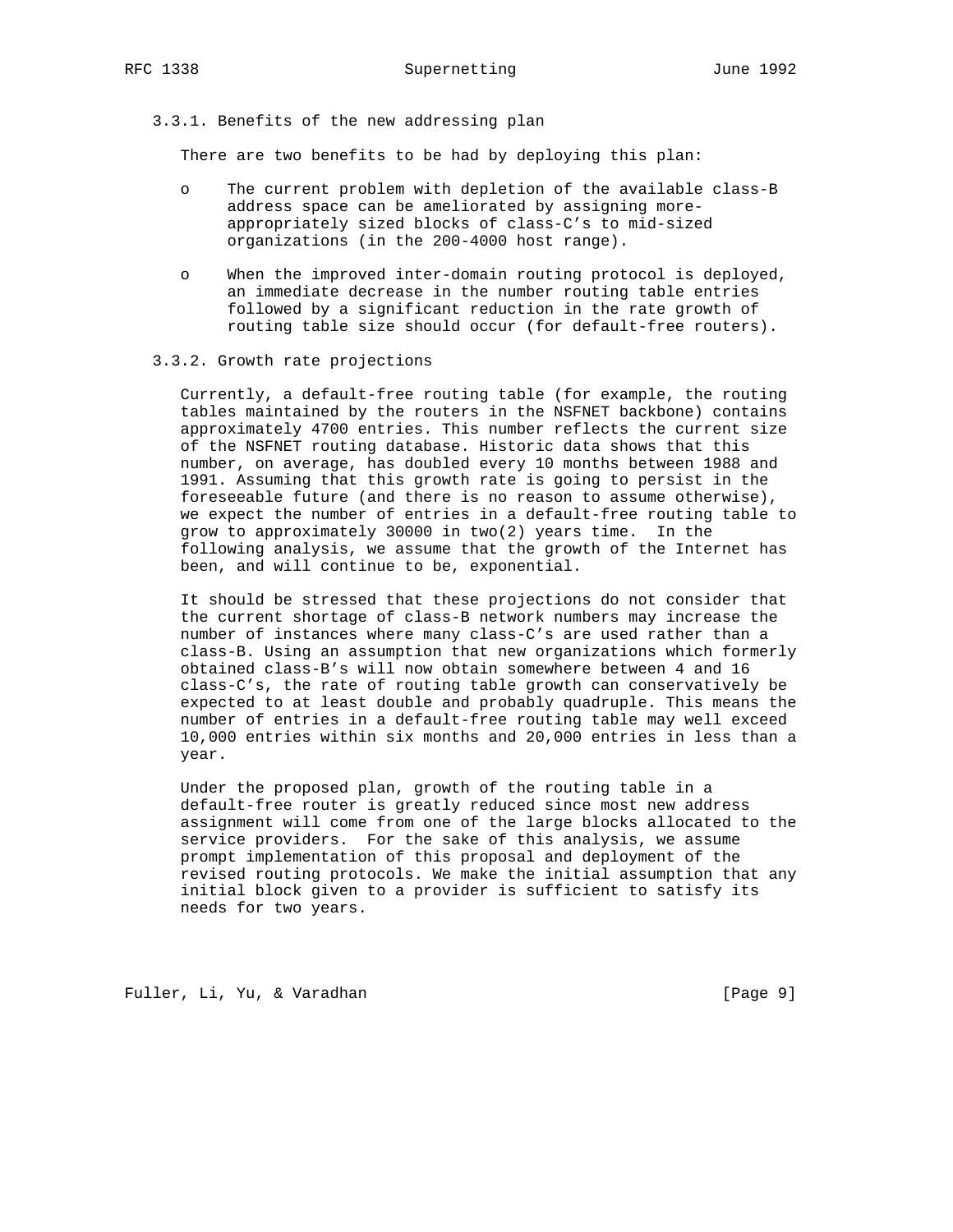Since under this plan, multi-homed networks must continue to be explicitly advertised throughout the system (according to Rule#1 described in section 4.2), the number multi-homed routes is expected to be the dominant factor in future growth of routing table size, once the supernetting plan is applied.

 Presently, it is estimated that there are fewer than 100 multi homed organizations connected to the Internet. Each such organization's network is comprised of one or more network numbers. In many cases (and in all future cases under this plan), the network numbers used by an organization are consecutive, meaning that aggregation of those networks during route advertisement may be possible. This means that the number of routes advertised within the Internet for multi-homed networks may be approximated as the total number of multi-homed organizations. Assuming that the number of multi-homed organization will double every year (which may be a over-estimation, given that every connection costs money), the number of routes for multi-homed networks would be expected to grow to approximately 800 in three years.

 If we further assume that there are approximately 100 service providers, then each service provider will also need to advertise its block of addresses. However, due to aggregation, these advertisements will be reduced to only 100 additional routes. We assume that after the initial two years, new service providers combined with additional requests from existing providers will require an additional 50 routes per year. Thus, the total is 4700 + 800 + 150 = 5650. This represents an annual grown rate of approximately 6%. This is in clear contrast to the current annual growth of 150%. This analysis also assumes an immediate deployment of this plan with full compliance. Note that this analysis assumes only a single level of route aggregation in the current Internet - intelligent address allocation should significantly improve this.

 Clearly, this is not a very conservative assumption in the Internet environment nor can 100% adoption of this proposal be expected. Still, with only a 90% participation in this proposal by service providers, at the end of the target three years, global routing table size will be "only"  $4700 + 800 + 145 + 7500 = 13145$  routes -- without any action, the routing table will grow to approximately 75000 routes during that time period.

Fuller, Li, Yu, & Varadhan [Page 10]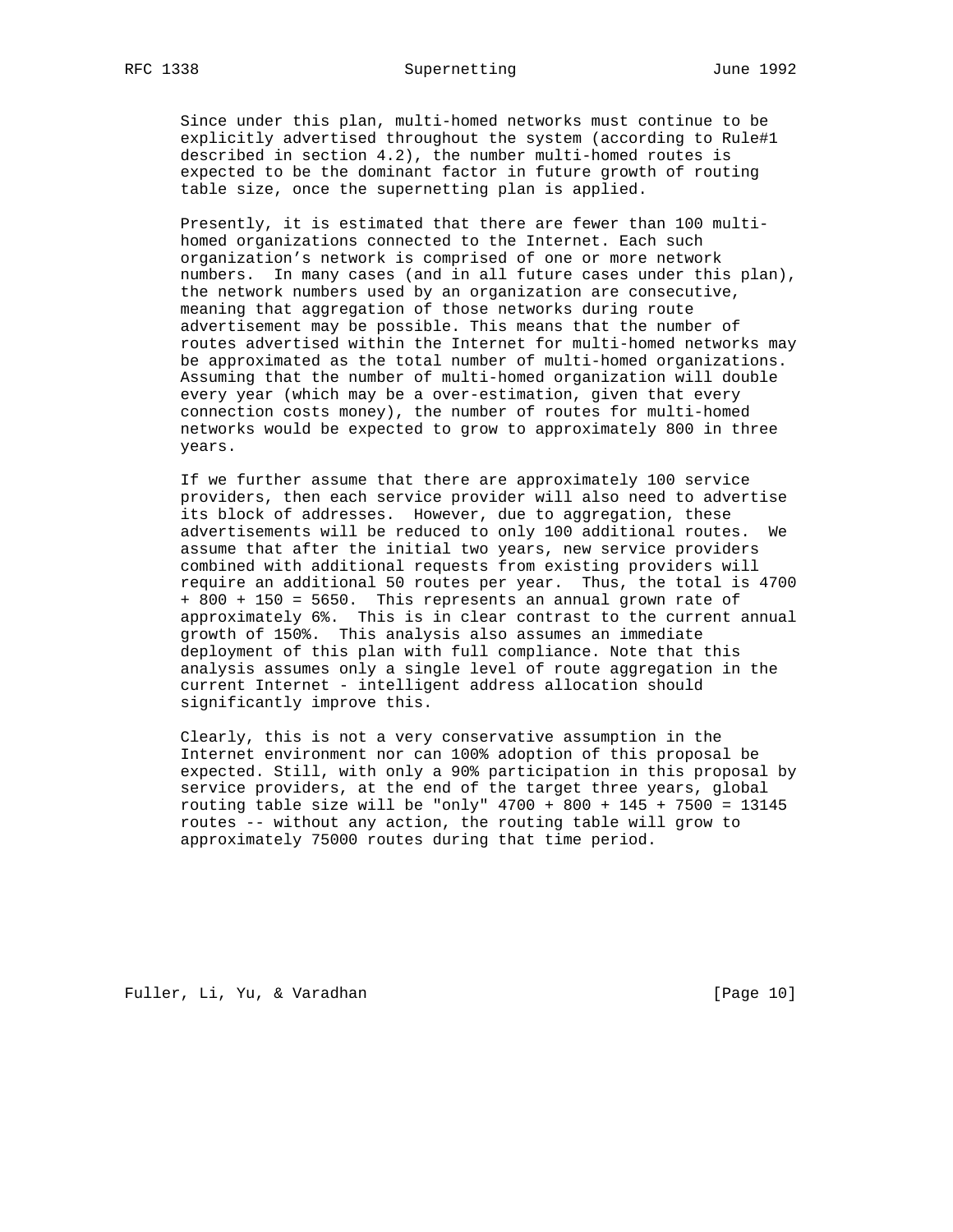RFC 1338 Supernetting June 1992

# 4. Changes to Inter-Domain routing protocols

 In order to support supernetting efficiently, it is clear that some changes will need to be made to both routing protocols themselves and to the way in which routing information is interpreted. In the case of "new" inter-domain protocols, the actual protocol syntax changes should be relatively minor. This mechanism will not work with older inter-domain protocols such as EGP2; the only ways to interoperate with old systems using such protocols are either to use existing mechanisms for providing "default" routes or b) require that new routers talking to old routers "explode" supernet information into individual network numbers. Since the first of these is trivial while the latter is cumbersome (at best -- consider the memory requirements it imposes on the receiver of the exploded information), it is recommended that the first approach be used -- that older systems to continue to the mechanisms they currently employ for default handling.

 Note that a basic assumption of this plan is that those organizations which need to import "supernet" information into their routing systems must run IGPs (such as OSPF[RFC1267]) which support classless routes. Systems running older IGPs may still advertise and receive "supernet" information, but they will not be able to propagate such information through their routing domains.

4.1. Protocol-independent semantic changes

 There are two fundamental changes which must be applied to Inter- Domain routing protocols in order for this plan to work. First, the concept of network "class" needs to be deprecated - this plan assumes that routing destinations are represented by network+mask pairs and that routing is done on a longest-match basis (i.e., for a given destination which matches multiple network+mask pairs, the match with the longest mask is used). Second, current Inter-Domain protocols generally do not support the concept of route aggregation, so the new semantics need to be implemented mechanisms that routers use to interpret routing information returned by the Inter-Domain protocols. In particular, when doing aggregation, dealing with multi-homed sites or destinations which change service providers is difficult. Fortunately, it is possible to define several fairly simple rules for dealing with such cases.

- 4.2. Rules for route advertisement
	- 1. Routing to all destinations must be done on a longest-match basis only. This implies that destinations which are multi homed relative to a routing domain must always be explicitly announced into that routing domain - they cannot be summarized

Fuller, Li, Yu, & Varadhan [Page 11]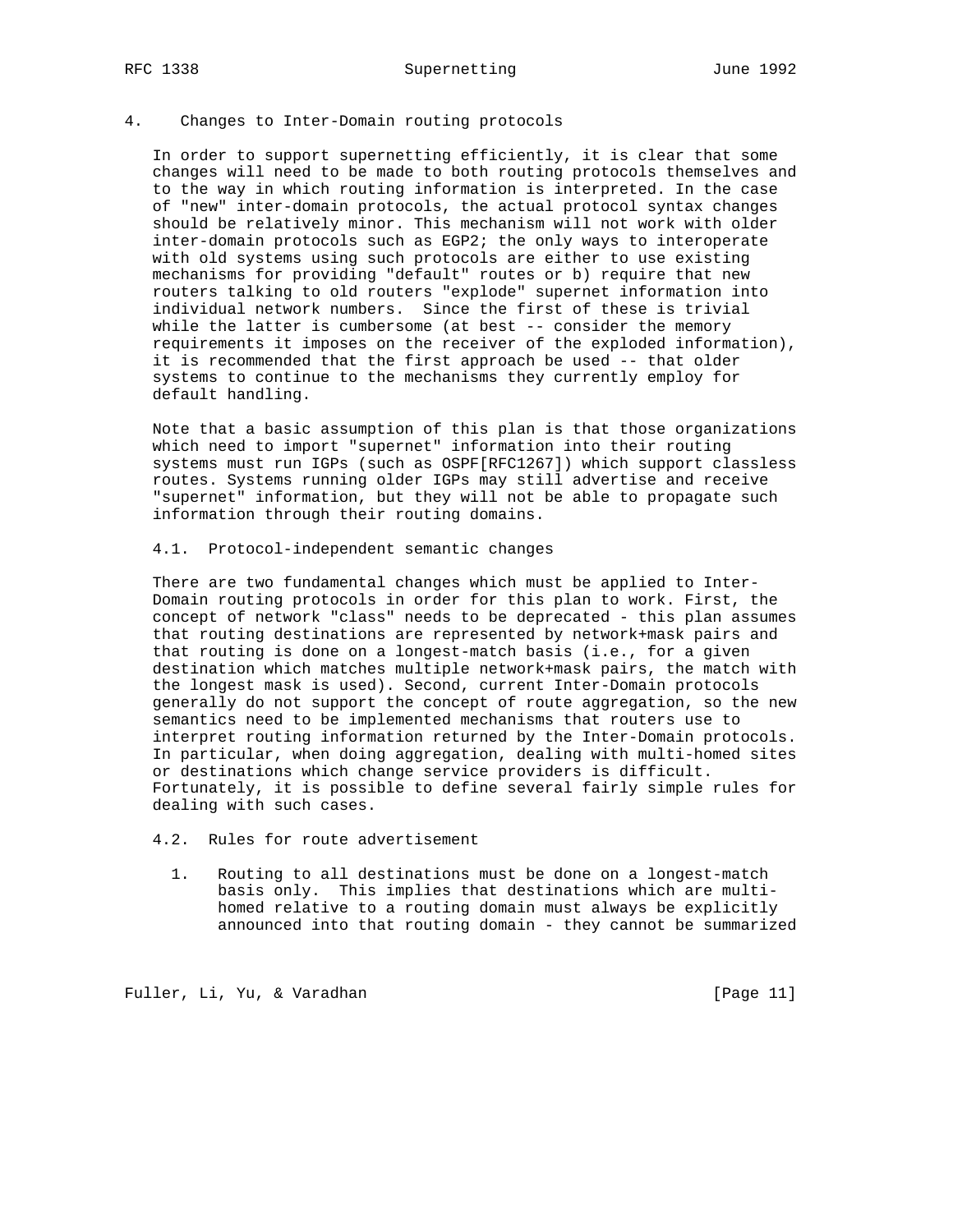(this makes intuitive sense - if a network is multi-homed, all of its paths into a routing domain which is "higher" in the hierarchy of networks must be known to the "higher" network).

 2. A routing domain which performs summarization of multiple routes must discard packets which match the summarization but do not match any of the explicit routes which makes up the summarization. This is necessary to prevent routing loops in the presence of less-specific information (such as a default route). Implementation note - one simple way to implement this rule would be for the border router to maintain a "sink" route for each of its aggregations. By the rule of longest match, this would cause all traffic destined to components of the aggregation which are not explicitly known to be discarded.

 Note that during failures, partial routing of traffic to a site which takes its address space from one service provider but which is actually reachable only through another (i.e., the case of a site which has change service providers) may occur because such traffic will be routed along the path advertised by the aggregated route. Rule #2 will prevent any real problem from occurring by forcing such traffic to be discarded by the advertiser of the aggregated route, but the output of "traceroute" and other similar tools will suggest that a problem exists within the service provider advertising the aggregate, which may be confusing to network operators (see the example in section 5.2 for details). Solutions to this problem appear to be challenging and not likely to be implementable by current Inter-Domain protocols within the time-frame suggested by this document. This decision may need to be revisited as Inter-Domain protocols evolve.

 An implementation following these rules should also make the implementation be generalized, so that arbitrary network number and mask are accepted for all routing destinations. The only outstanding constraint is that the mask must be left contiguous. Note that the degenerate route 0.0.0.0 mask 0.0.0.0 is used as a default route and MUST be accepted by all implementations. Further, to protect against accidental advertisements of this route via the inter-domain protocol, this route should never be advertised unless there is specific configuration information indicating to do so.

Fuller, Li, Yu, & Varadhan [Page 12]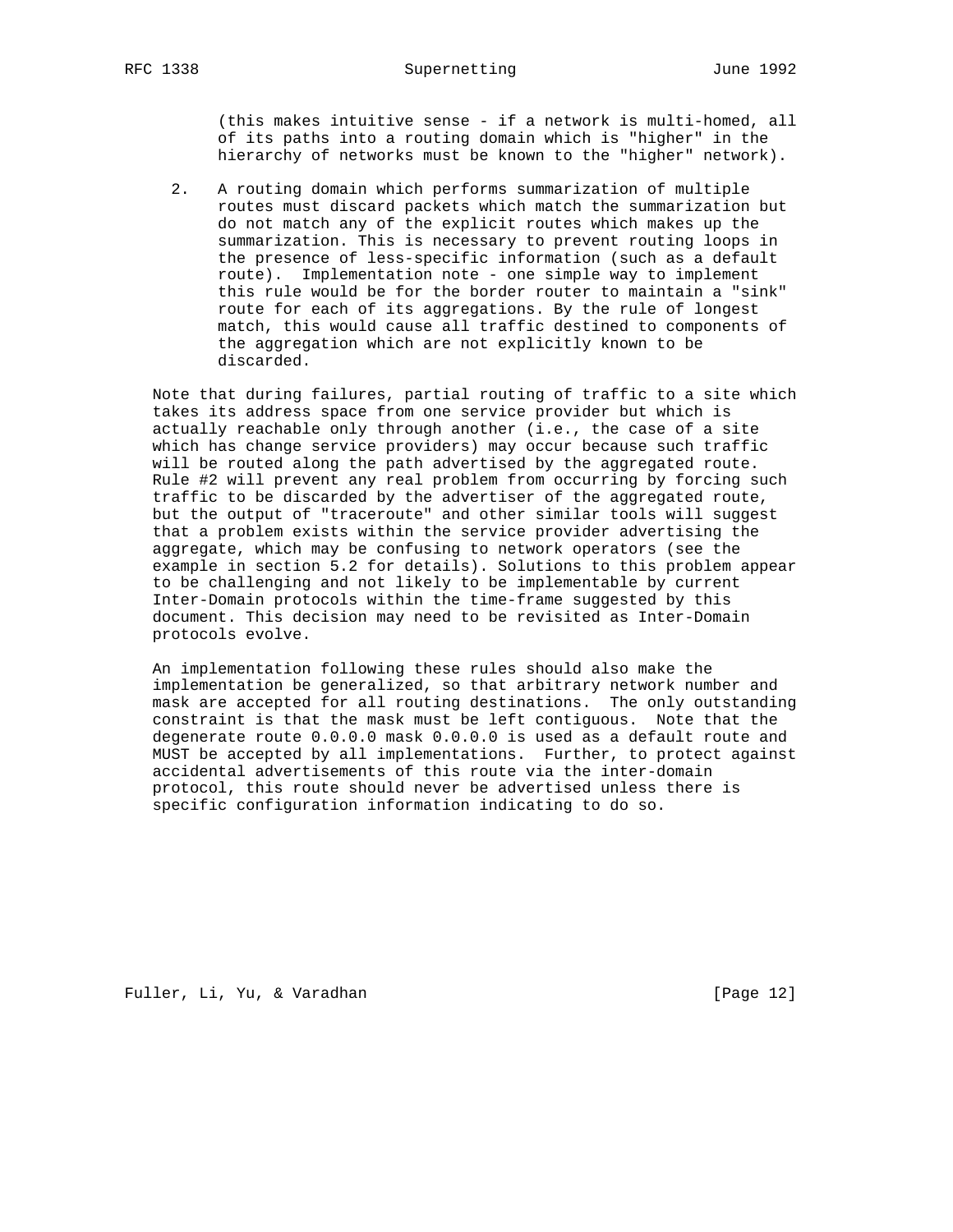Systems which process route announcements must also be able to verify that information which they receive is correct. Thus, implementations of this plan which filter route advertisements must also allow masks in the filter elements. To simplify administration, it would be useful if filter elements automatically allowed more specific network numbers and masks to pass in filter elements given for a more general mask. Thus, filter elements which looked like:

 accept 128.32.0.0 accept 128.120.0.0 accept 134.139.0.0 accept 36.0.0.0

would look something like:

 accept 128.32.0.0 255.255.0.0 accept 128.120.0.0 255.255.0.0 accept 134.139.0.0 255.255.0.0 deny 36.2.0.0 255.255.0.0 accept 36.0.0.0 255.0.0.0

 This is merely making explicit the network mask which was implied by the class-A/B/C classification of network numbers.

4.3. How the rules work

 Rule #1 guarantees that the routing algorithm used is consistent across implementations and consistent with other routing protocols, such as OSPF. Multi-homed networks are always explicitly advertised by every service provider through which they are routed even if they are a specific subset of one service provider's aggregate (if they are not, they clearly must be explicitly advertised). It may seem as if the "primary" service provider could advertise the multi-homed site implicitly as part of its aggregate, but the assumption that longest-match routing is always done causes this not to work.

 Rule #2 guarantees that no routing loops form due to aggregation. Consider a mid-level network which has been allocated the 2048 class-C networks starting with 192.24.0.0 (see the example in section 5 for more on this). The mid-level advertises to a "backbone" 192.24.0.0/255.248.0.0. Assume that the "backbone", in turn, has been allocated the block of networks 192.0.0.0/255.0.0.0. The backbone will then advertise this aggregate route to the mid-level. Now, if the mid-level loses internal connectivity to the network 192.24.1.0/255.255.255.0 (which is part of its aggregate), traffic from the "backbone" to the mid-level to destination 192.24.1.1 will follow the mid-level's advertised route. When that traffic gets to the mid-level, however, the mid-level \*must not\* follow the route

Fuller, Li, Yu, & Varadhan [Page 13]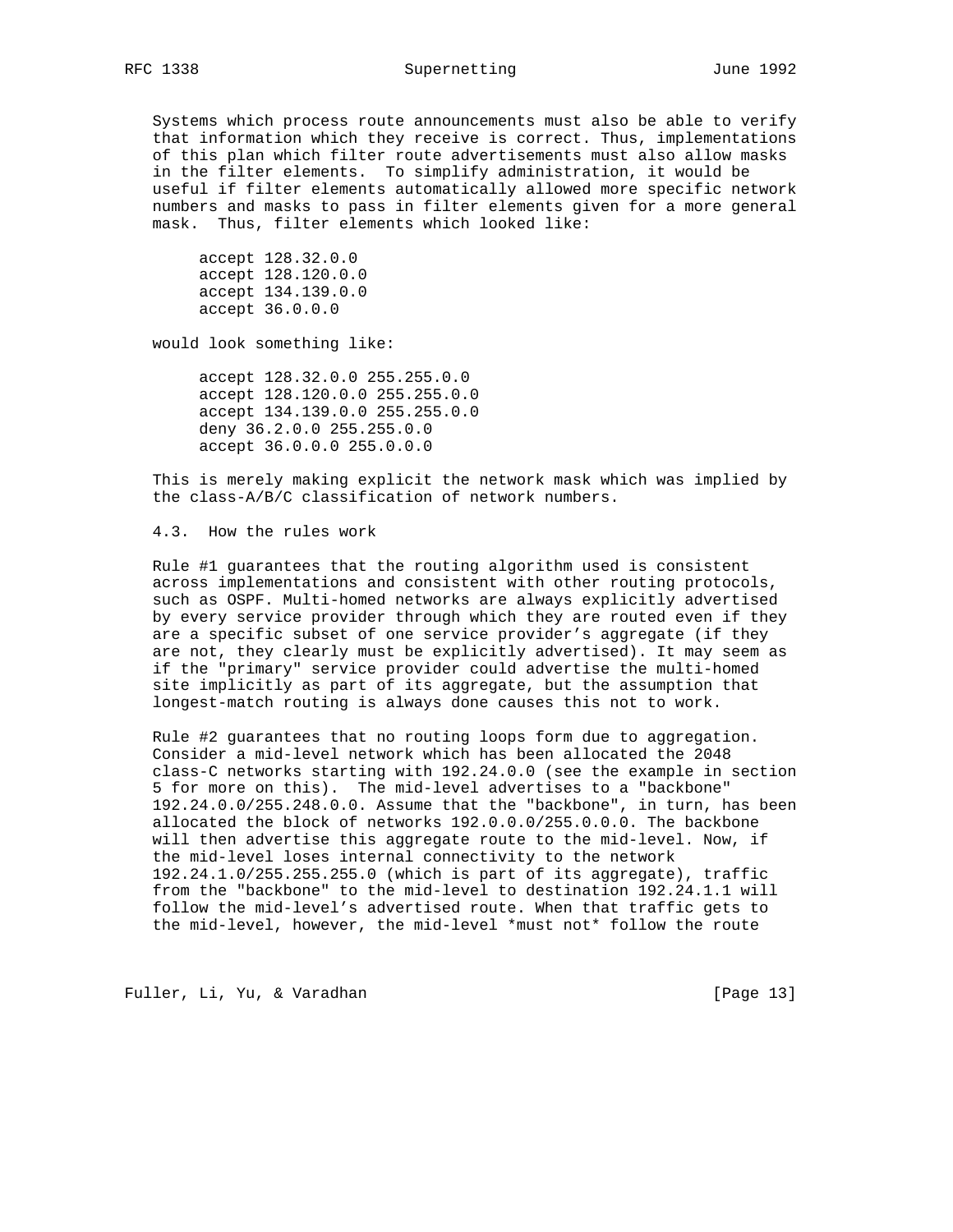192.0.0.0/255.0.0.0 it learned from the backbone, since that would result in a routing loop. Rule #2 says that the mid-level may not follow a less-specific route for a destination which matches one of its own aggregated routes. Note that handling of the "default" route (0.0.0.0/0.0.0.0) is a special case of this rule - a network must not follow the default to destinations which are part of one of it's aggregated advertisements.

#### 4.4. Responsibility for and configuration of aggregation

 The AS which owns a range of addresses has the sole authority for aggregation of its address space. In the usual case, the AS will install manual configuration commands in its border routers to aggregate some portion of its address space. As AS can also delegate aggregation authority to another AS. In this case, aggregation is done in the other AS by one of its border routers.

 When an inter-domain border router performs route aggregation, it needs to know the range of the block of IP addresses to be aggregated. The basic principle is that it should aggregate as much as possible but not to aggregate those routes which cannot be treated as part of a single unit due to multi-homing, policy, or other constraints.

 One mechanism is to do aggregation solely based on dynamically learned routing information. This has the danger of not specifying a precise enough range since when a route is not present, it is not always possible to distinguish whether it is temporarily unreachable or that it does not belong in the aggregate. Purely dynamic routing also does not allow the flexibility of defining what to aggregate within a range. The other mechanism is to do all aggregation based on ranges of blocks of IP addresses preconfigured in the router. It is recommended that preconfiguration be used, since it more flexible and allows precise specification of the range of destinations to aggregate.

 Preconfiguration does require some manually-maintained configuration information, but not excessively more so than what router administrators already maintain today. As an addition to the amount of information that must be typed in and maintained by a human, preconfiguration is just a line or two defining the range of the block of IP addresses to aggregate. In terms of gathering the information, if the advertising router is doing the aggregation, its administrator knows the information because the aggregation ranges are assigned to its domain. If the receiving domain has been granted the authority to and task of performing aggregation, the information would be known as part of the agreement to delegate aggregation. Given that it is common practice that a network administrator learns

Fuller, Li, Yu, & Varadhan [Page 14]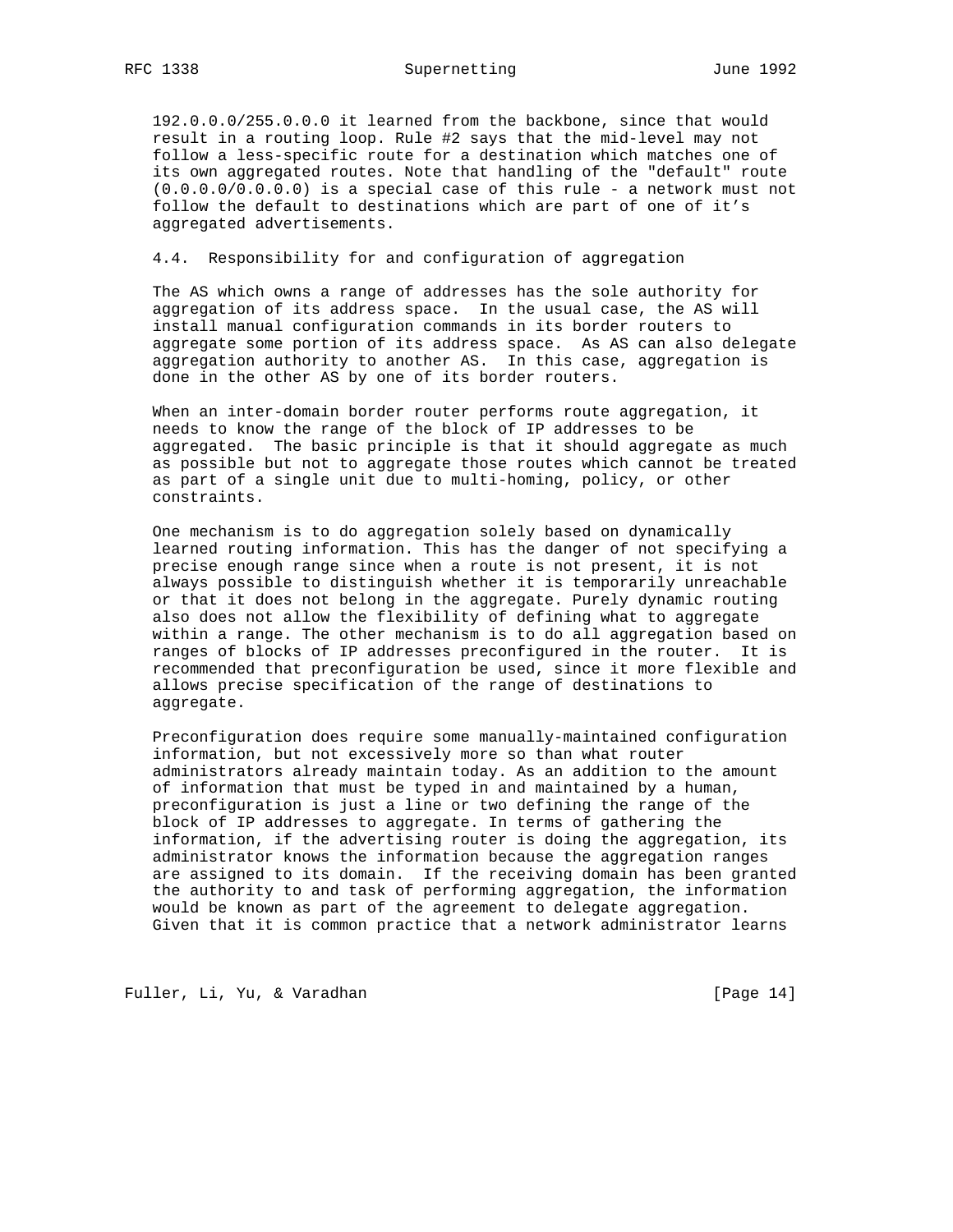from its neighbor which routes it should be willing to accept, preconfiguration of aggregation information does not introduce additional administrative overhead.

5. Example of new allocation and routing

5.1. Address allocation

 Consider the block of 2048 class-C network numbers beginning with 192.24.0.0 (0xC0180000 and ending with 192.31.255.0 (0xC01FFF00) allocated to a single network provider, "RA". A "supernetted" route to this block of network numbers would be described as 192.24.0.0 with mask of 255.248.0.0 (0xFFF80000).

 Assume this service provider connects six clients in the following order (significant because it demonstrates how temporary "holes" may form in the service provider's address space):

 "C1" requiring fewer than 2048 addresses (8 class-C networks) "C2" requiring fewer than 4096 addresses (16 class-C networks) "C3" requiring fewer than 1024 addresses (4 class-C networks) "C4" requiring fewer than 1024 addresses (4 class-C networks) "C5" requiring fewer than 512 addresses (2 class-C networks) "C6" requiring fewer than 512 addresses (2 class-C networks)

 In all cases, the number of IP addresses "required" by each client is assumed to allow for significant growth. The service provider allocates its address space as follows:

- C1: allocate 192.24.0 through 192.24.7. This block of networks is described by the "supernet" route 192.24.0.0 and mask 255.255.248.0
- C2: allocate 192.24.16 through 192.24.31. This block is described by the route 192.24.16.0, mask 255.255.240.0
- C3: allocate 192.24.8 through 192.24.11. This block is described by the route 192.24.8.0, mask 255.255.252.0
- C4: allocate 192.24.12 through 192.24.15. This block is described by the route 192.24.12.0, mask 255.255.252.0
- C5: allocate 192.24.32 and 192.24.33. This block is described by

Fuller, Li, Yu, & Varadhan [Page 15]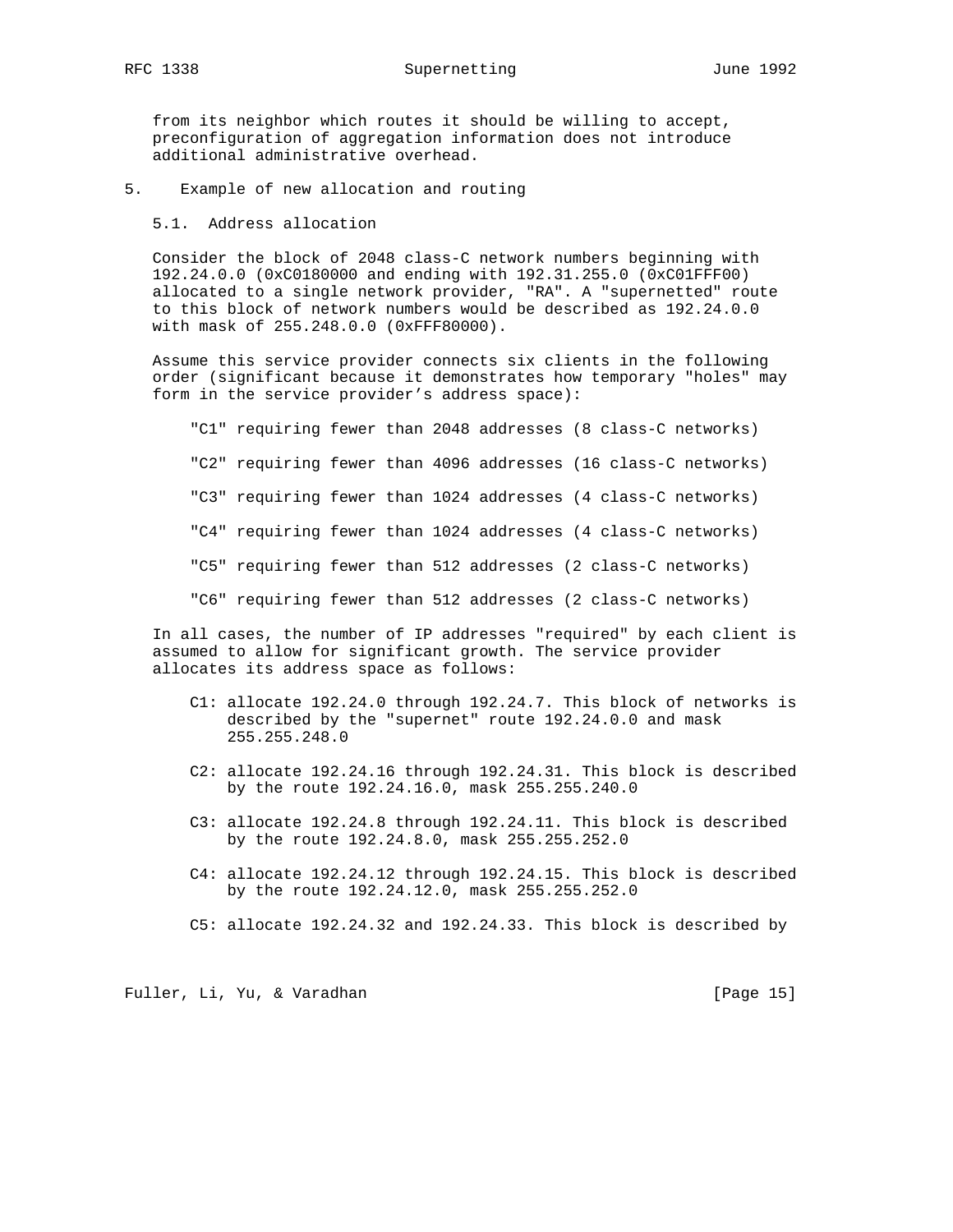the route 192.24.32.0, mask 255.255.254.0

 C6: allocate 192.24.34 and 192.24.35. This block is described by the route 192.24.34.0, mask 255.255.254.0

 Note that if the network provider uses an IGP which can support classless networks, he can (but doesn't have to) perform "supernetting" at the point where he connects to his clients and therefore only maintain six distinct routes for the 36 class-C network numbers. If not, explicit routes to all 36 class-C networks will have to be carried by the IGP.

 To make this example more realistic, assume that C4 and C5 are multi homed through some other service provider, "RB". Further assume the existence of a client "C7" which was originally connected to "RB" but has moved to "RA". For this reason, it has a block of network numbers which are allocated out "RB"'s block of (the next) 2048 class-C network numbers:

 C7: allocate 192.32.0 through 192.32.15. This block is described by the route 192.32.0, mask 255.255.240.0

 For the multi-homed clients, we will assume that C4 is advertised as primary via "RA" and secondary via "RB"; C5 is primary via "RB" and secondary via "RA". To connect this mess together, we will assume that "RA" and "RB" are connected via some common "backbone" provider "BB".

Graphically, this simple topology looks something like this: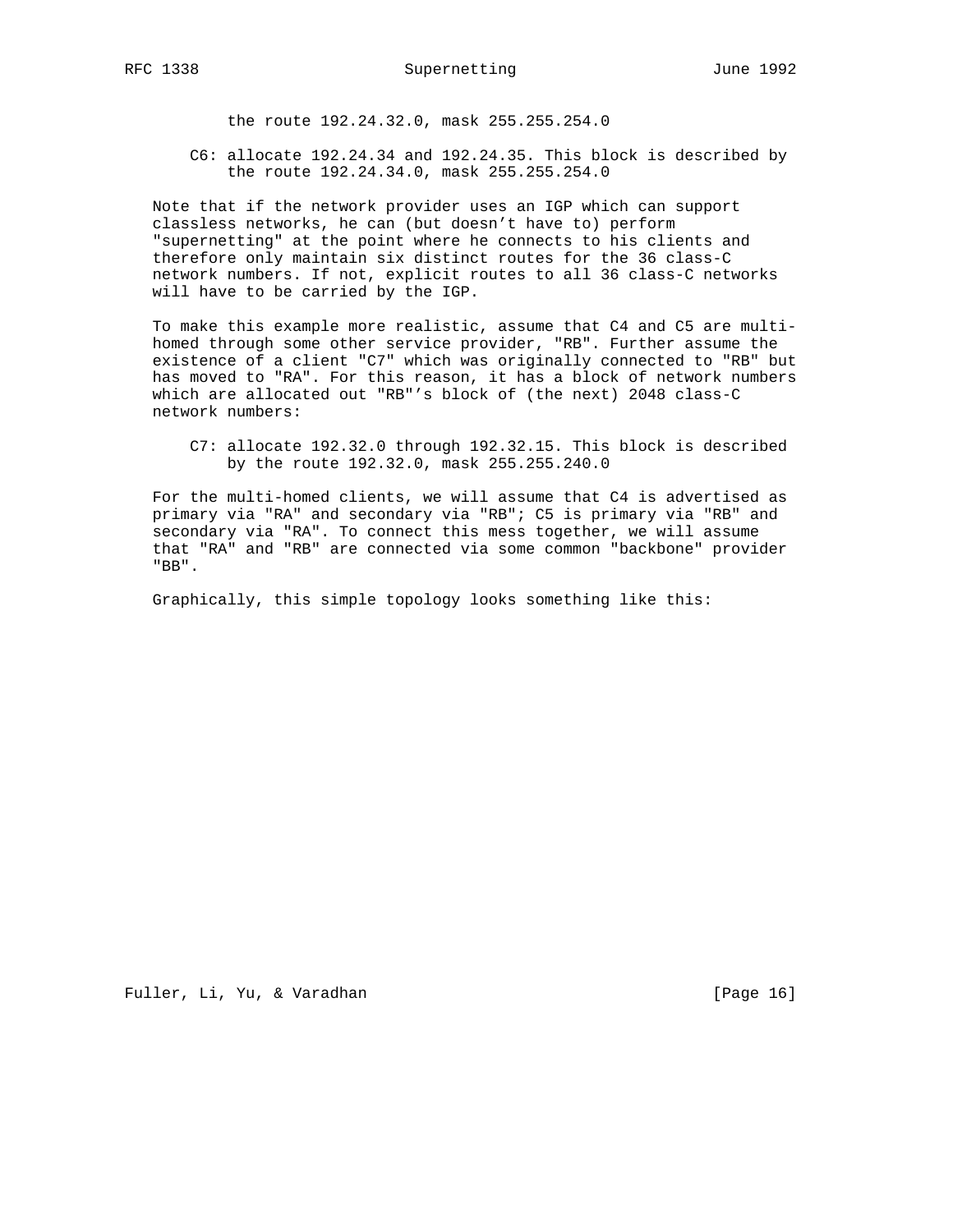



5.2. Routing advertisements

 To follow rule #1, RA will need to advertise the block of addresses that it was given and C7. Since C4 and C5 are multi-homed, they must also be advertised.

Advertisements from "RA" to "BB" will be:

| 192.24.12.0/255.255.252.0 primary   | (advertises C4)              |  |  |
|-------------------------------------|------------------------------|--|--|
| 192.24.32.0/255.255.254.0 secondary | (advertises C5)              |  |  |
| 192.32.0.0/255.255.240.0 primary    | (advertises C7)              |  |  |
| 192.24.0.0/255.248.0.0 primary      | (advertises remainder of RA) |  |  |
|                                     |                              |  |  |

 For RB, the advertisements must also include C4 and C5 as well as it's block of addresses. Further, RB may advertise that C7 is unreachable.

Advertisements from "RB" to "BB" will be:

| $192.24.12.0/255.255.252.0$ secondary (advertises C4) |                              |  |  |
|-------------------------------------------------------|------------------------------|--|--|
| 192.24.32.0/255.255.254.0 primary                     | (advertises C5)              |  |  |
| 192.32.0.0/255.248.0.0 primary                        | (advertises remainder of RB) |  |  |

Fuller, Li, Yu, & Varadhan [Page 17]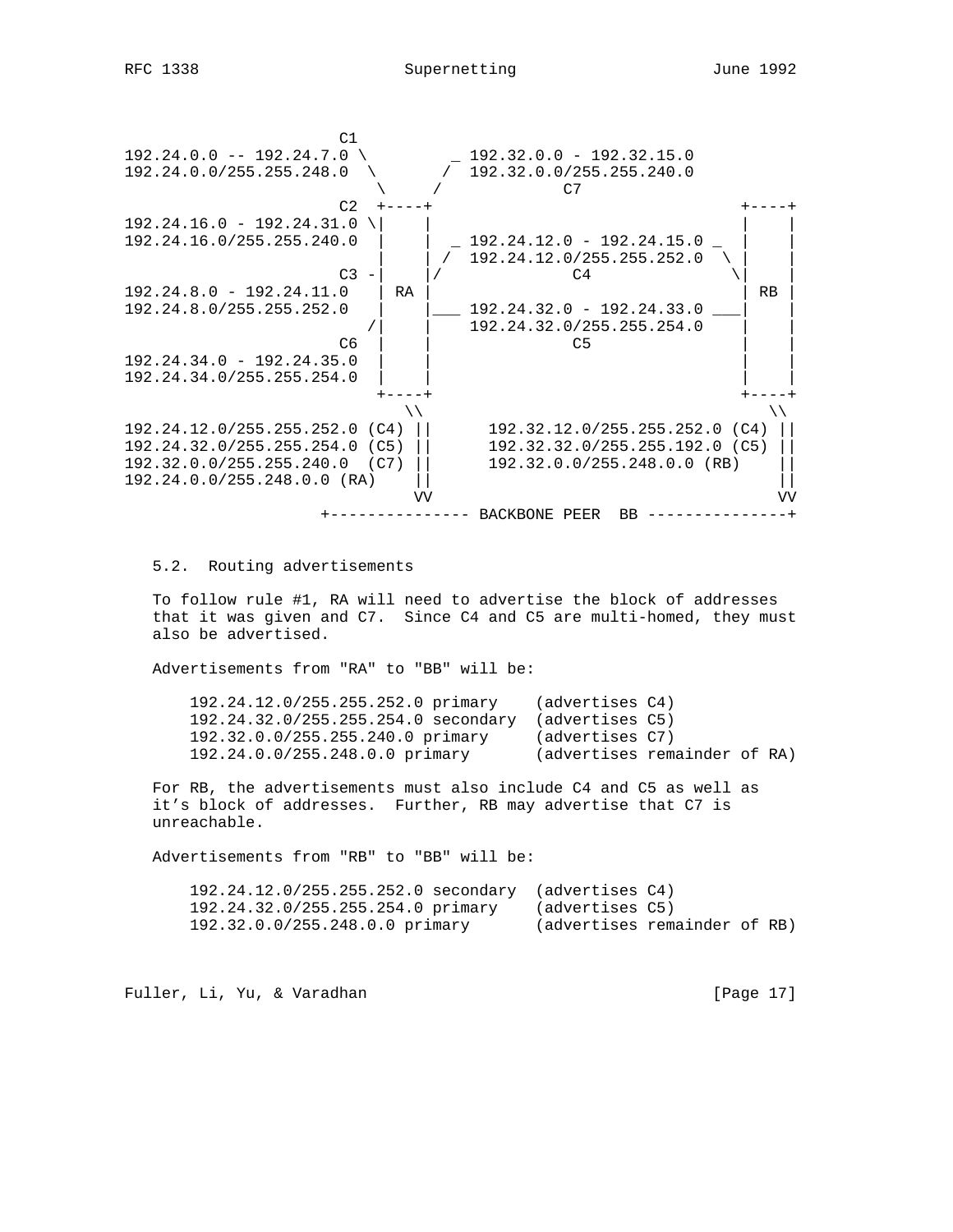To illustrate the problem alluded to by the "note" in section 4.2, consider what happens if RA loses connectivity to C7 (the client which is allocated out of RB's space). In a stateful protocol, RA will announce to BB that 192.32.0.0/255.255.240.0 has become unreachable. Now, when BB flushes this information out of its routing table, any future traffic sent through it for this destination will be forwarded to RB (where it will be dropped according to Rule #2) by virtue of RB's less specific match 192.32.0.0/255.248.0.0. While this does not cause an operational problem (C7 is unreachable in any case), it does create some extra traffic across "BB" (and may also prove confusing to a network manager debugging the outage with "traceroute"). A mechanism to cache such unreachability information would help here, but is beyond the scope of this document (such a mechanism is also not implementable in the near-term).

6. Transitioning to a long term solution

 This solution does not change the Internet routing and addressing architectures. Hence, transitioning to a more long term solution is not affected by the deployment of this plan.

7. Conclusions

 We are all aware of the growth in routing complexity, and the rapid increase in allocation of network numbers. Given the rate at which this growth is being observed, we expect to run out in a few short years.

 If the inter-domain routing protocol supports carrying network routes with associated masks, all of the major concerns demonstrated in this paper would be eliminated.

 One of the influential factors which permits maximal exploitation of the advantages of this plan is the number of people who agree to use it. It is hoped that having the IAB and the Internet society bless this plan would go a long way in the wide deployment, and hence benefit of this plan.

 If service providers start charging networks for advertising network numbers, this would be a very great incentive to share the address space, and hence the associated costs of advertising routes to service providers.

8. Recommendations

 The NIC should begin to hand out large blocks of class-C addresses to network service providers. Each block must fall on bit boundaries and should be large enough to serve the provider for two years.

Fuller, Li, Yu, & Varadhan [Page 18]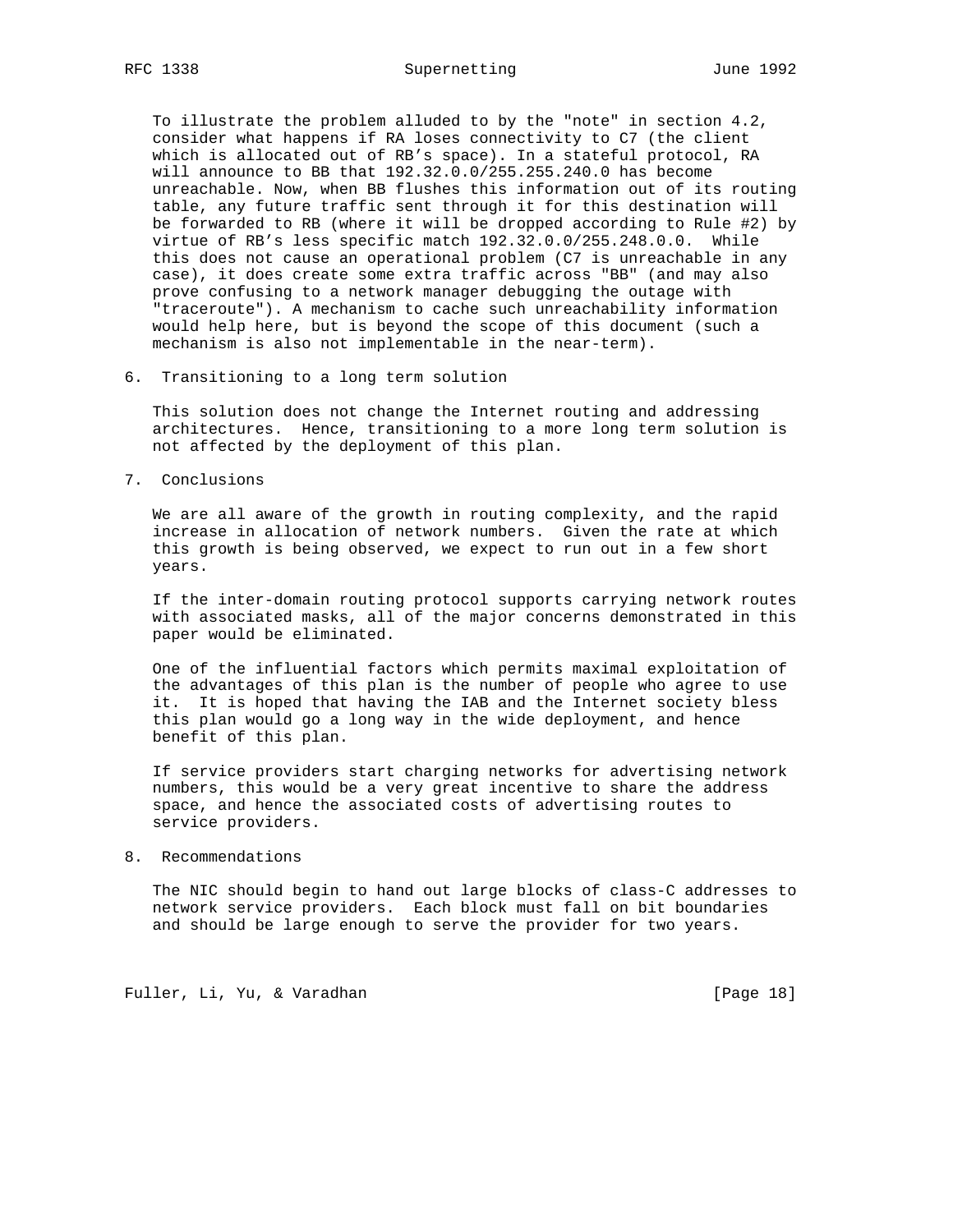Further, the NIC should distribute very large blocks to continental and national network service organizations to allow additional levels of aggregation to take place at the major backbone networks.

 Service providers will further allocate power-of-two blocks of class-C addresses from their address space to their subscribers.

 All organizations, including those which are multi-homed, should obtain address space from their provider (or one of their providers, in the case of the multi-homed). These blocks should also fall on bit boundaries to permit easy route aggregation.

 To allow effective use of this new addressing plan to reduce propagated routing information, appropriate IETF WGs will specify the modifications needed to Inter-Domain routing protocols. Implementation and deployment of these modifications should occur as quickly as possible.

## 9. Bibliography

[RFC1247] Moy, J, "The OSPF Specification Version 2", January 1991.

10. Security Considerations

Security issues are not discussed in this memo.

11. Authors' Addresses

 Vince Fuller BARRNet Pine Hall 115 Stanford, CA, 94305-4122 email: vaf@Stanford.EDU

 Tony Li cisco Systems, Inc. 1525 O'Brien Drive Menlo Park, CA 94025 email: tli@cisco.com

 Jessica (Jie Yun) Yu Merit Network, Inc. 1071 Beal Ave. Ann Arbor, MI 48109 email: jyy@merit.edu

Fuller, Li, Yu, & Varadhan [Page 19]